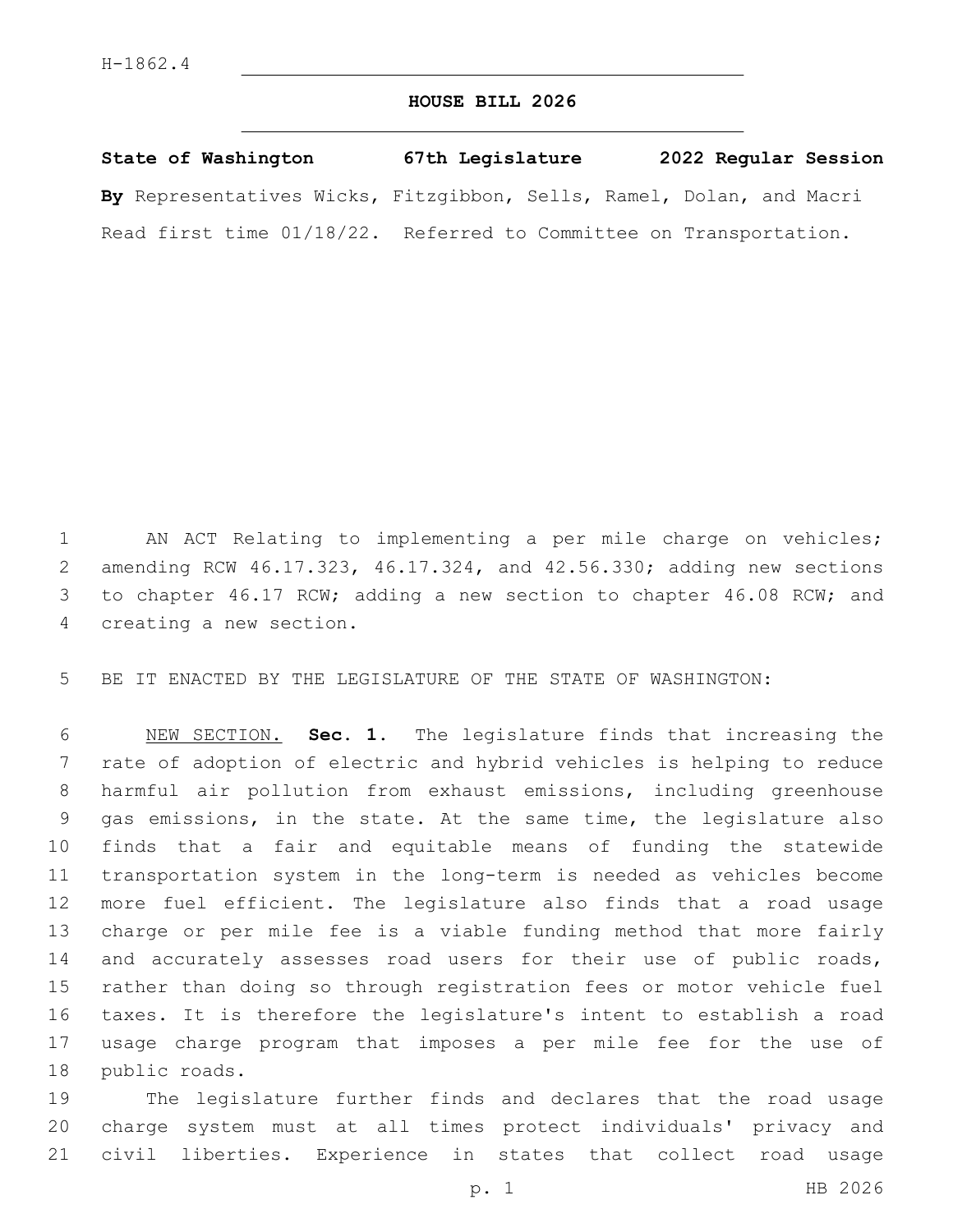charges, in addition to the research and year-long test of road usage charging in Washington, demonstrates that mileage-based charges can be implemented in a manner that ensures data security and protects the privacy of vehicle owners. The legislature intends that the road usage charge system authorized in this act be designed and implemented in a manner that places privacy of the vehicle owner as a first principle, especially with regard to location data.

 NEW SECTION. **Sec. 2.** A new section is added to chapter 46.17 9 RCW to read as follows:

 (1)(a)(i) A road usage charge program is established that places a per mile fee on vehicle usage of public roadways. The department shall implement and administer the road usage charge program. The vehicles specified in this section are subject to the requirements of 14 the road usage charge program.

 (ii) The road usage charge rate is 2.5 cents per mile. This rate may be adjusted in state law based on new information and changes in 17 legislative policy.

 (iii) The electric and hybrid-electric vehicle registration renewal fees specified in RCW 46.17.323 and the transportation electrification fees specified in RCW 46.17.324 are waived for vehicles participating in the road usage charge program.

 (b)(i)(A) Beginning July 1, 2025, before accepting an application for an initial annual vehicle registration or renewal for a new vehicle purchased or leased on or after July 1, 2025 that solely uses a method of propulsion that is reenergized by an external source of electricity, the department, county auditor or other agent, or subagent appointed by the director must require the applicant to pay a road usage charge as specified in this section in the road usage charge program established in this section. This charge is in addition to all other fees and taxes required by law.

 (B) The road usage charge due at each vehicle registration under this subsection (1)(b)(i) may not exceed the combined amount in fees required under RCW 46.17.323 and 46.17.324 that would be due if they were not waived for the vehicle as a result of its enrollment in the road usage charge program. This road usage charge cap may be adjusted in state law based on new information and changes in legislative 37 policy.

 (ii)(A) Beginning July 1, 2025, before accepting an application for an initial annual vehicle registration or renewal for a vehicle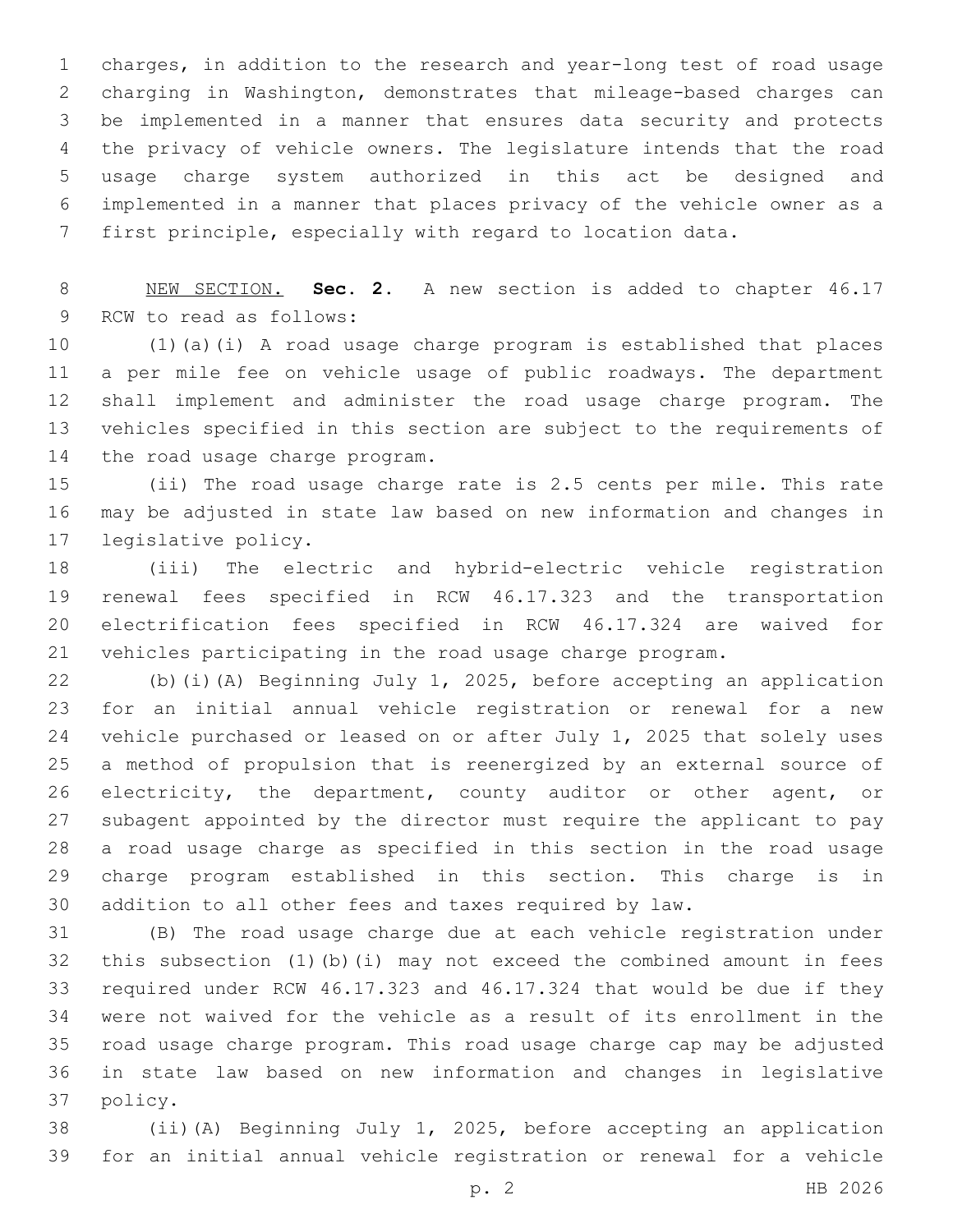that solely uses a method of propulsion that is reenergized by an external source of electricity and that does not qualify for mandatory participation under this subsection (1)(b)(ii)(A), the department, county auditor or other agent, or subagent appointed by the director must require the applicant to pay a road usage charge as specified in this section if the applicant volunteers to enroll the vehicle in the road usage charge program established in this section. This charge is in addition to all other fees and taxes required by 9 law.

 (B) In consideration of a vehicle owner's voluntary participation 11 in the road usage charge program, the road usage charge due at each vehicle registration under this subsection (1)(b)(ii) may not exceed \$50 less than the combined amount in fees required under RCW 46.17.323 and 46.17.324 that would be due if they were not waived for the vehicle as a result of its enrollment in the road usage charge 16 program.

 (iii) In addition to the vehicles specified in (b)(ii)(A) of this 18 subsection, at least 500 electric, electric-hybrid, and internal combustion state-owned passenger or light duty truck fleet vehicles shall be included in the road usage charge program beginning July 1, 2025. These vehicles are not subject to the per mile fee specified in (a) of this subsection until July 1, 2027. The department, in consultation with the transportation commission, shall select the types of state fleet vehicles that will be included in the road usage charge program to further test the viability of a per mile fee on electric-hybrid and internal combustion engine vehicles.

 (c)(i) Beginning July 1, 2026, before accepting an application for an initial annual vehicle registration or renewal for an electric-hybrid vehicle that uses at least one method of propulsion that is reenergized by an external source of electricity and an internal combustion engine, the department, county auditor or other agent, or subagent appointed by the director must require the applicant to pay a per mile fee as specified in this section if the applicant volunteers to enroll the vehicle in the road usage charge program established in this section. This charge is in addition to 36 all other fees and taxes required by law.

 (ii) In consideration of a vehicle owner's voluntary participation in the road usage charge program, the road usage charge due at each vehicle registration under this subsection (1)(c) may not exceed \$50 less than the combined amount in fees required under RCW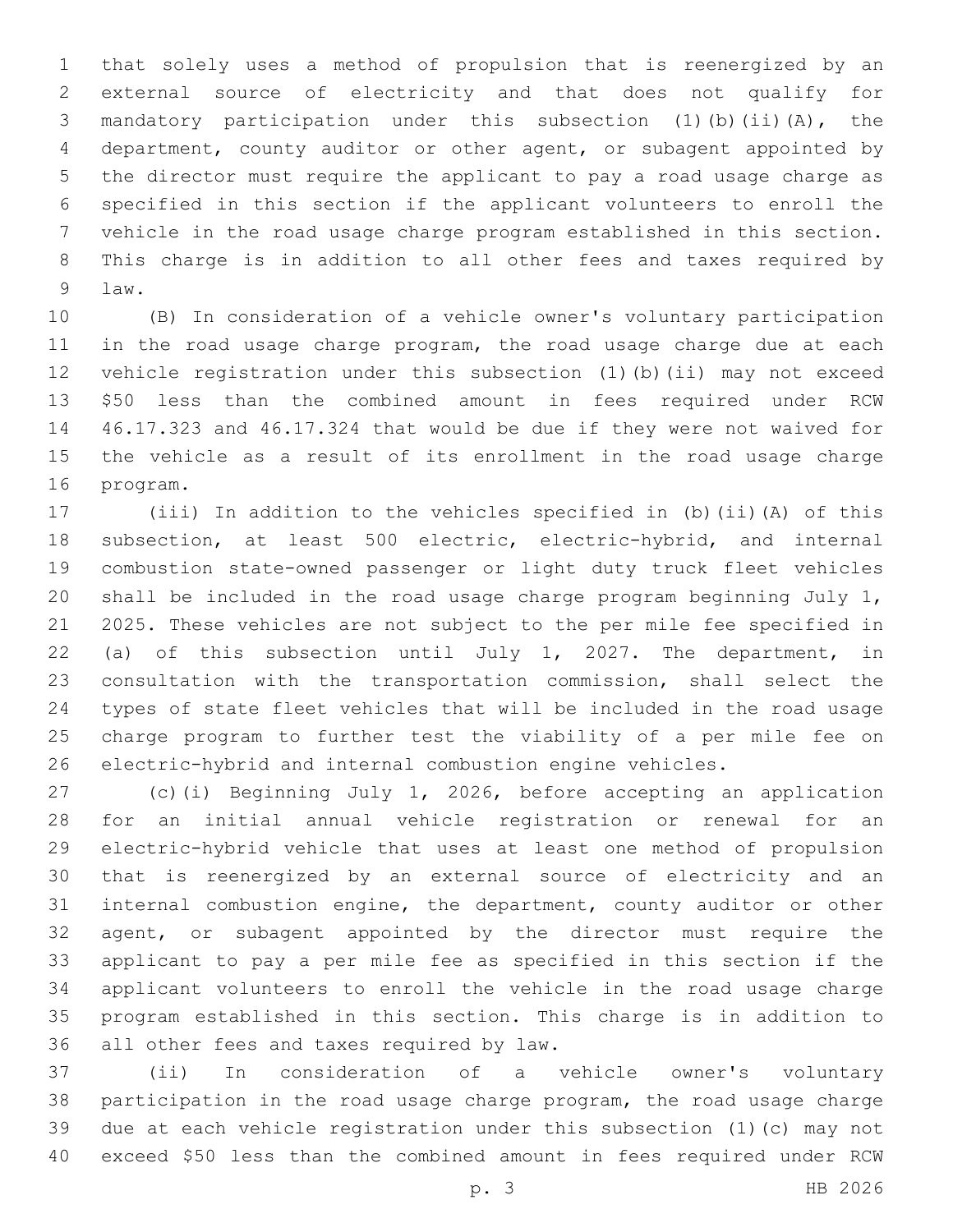46.17.323 and 46.17.324 that would be due if they were not waived for the vehicle as a result of its enrollment in the road usage charge 3 program.

 (d)(i)(A) Beginning July 1, 2027, before accepting an application for an initial annual vehicle registration or renewal for a vehicle that uses an internal combustion engine as its method of propulsion, the department, county auditor or other agent, or subagent appointed by the director must require the applicant to pay a per mile fee as specified in this section if the applicant volunteers to enroll the vehicle in the road usage charge program established in this section. This charge is in addition to all other fees and taxes required by 12 law.

 (B) The annual per mile fee due for a vehicle participating in the road usage charge program at the time of initial annual vehicle registration or renewal under this subsection (1)(d)(i) is reduced by a fee credit in the amount of the motor vehicle fuel tax imposed under chapter 82.38 RCW that is determined by the department to correspond, either constructively or in actuality, to the vehicle's annual motor vehicle fuel usage. The department shall adopt methodologies used to determine constructive annual motor vehicle fuel usage by vehicles, as well as requirements for the determination 22 of actual fuel usage by vehicles, by rule.

 (ii) In addition to the vehicles specified in this subsection, at least 500 electric, electric-hybrid, and internal combustion state- owned passenger or light duty truck fleet vehicles shall be included in the road usage charge program beginning July 1, 2027. These vehicles are subject to the per mile fee specified in (a) of this 28 subsection. The department, in consultation with the transportation commission, shall select the types of state fleet vehicles that will be added to the road usage charge program to further testing of the 31 viability of a per mile fee.

 (e) By December 1, 2024, after consultation with the transportation commission on lessons learned from Washington's road usage charge pilot and research, the department must adopt rules to implement the portions of the road usage charge program specified in  $(1)$  and  $(c)$  of this subsection  $(1)$ .

 (2) The department shall offer vehicle owners one or more methods of reporting miles driven, one of which shall be based on submittal of periodic odometer mileage. The department may also offer vehicle owners the option of one or more automated methods of reporting miles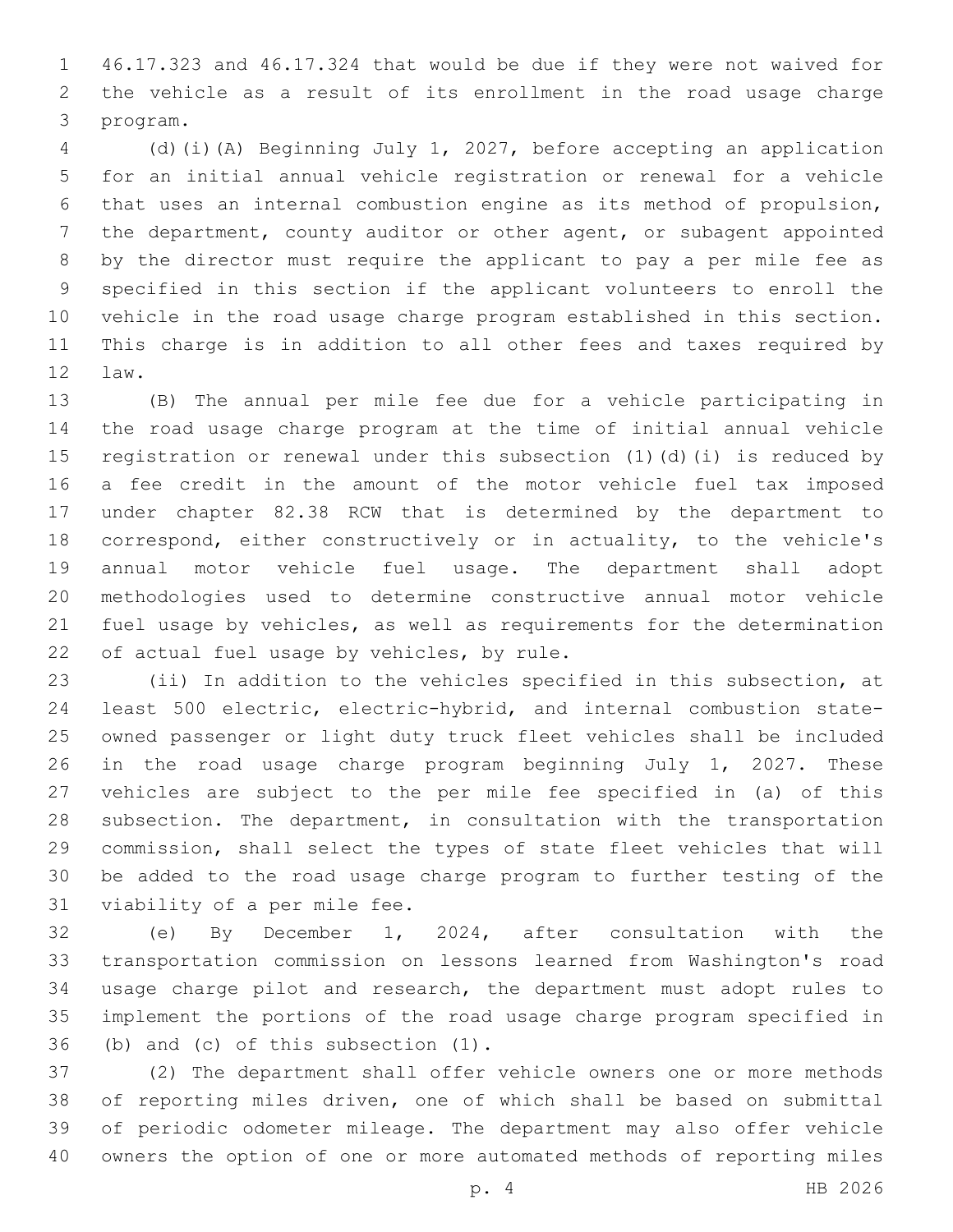driven. The department may certify one or more private sector service providers to provide the automated methods of reporting miles driven.

 (3) The department shall offer periodic payment options to 4 participants in the road usage charge program.

 (4) The department may retain third-party professional services in implementing the road usage charge program.6

 (5) The department, in consultation with the transportation commission, shall design and execute a public outreach and education program to be carried out prior to implementation of the road usage charge program under subsection (1) of this section.

 (6) The department shall annually review the road usage charge program and report to the legislature on its performance, including 13 in meeting its policy goals as specified in state law, and offer recommendations as needed for program enhancements.

 (7) The transportation commission, in collaboration with the department, shall assess approaches to implementing a per mile fee discount for low-income vehicle owners and report its findings and recommendations to the transportation committees of the legislature by January 10, 2024, as part of the commission's report on the 20 results of its federal research program.

 (8) By January 1, 2029, the joint transportation committee shall evaluate the road usage charge program in consultation with the department to assess requirements for full implementation of the program in the state and provide a report to the transportation committees of the legislature. The evaluation must include an assessment of the potential revenue impacts of full implementation in place of the motor vehicle fuel tax. The evaluation must also incorporate relevant findings from the department's annual reviews of the road usage charge program under subsection (6) of this section.

 (9) This section only applies to a vehicle that is designed to have the capability to drive at a speed of more than 35 miles per hour and that has a gross vehicle weight rating of 10,000 pounds or 33 less.

 (10) Proceeds from the per mile fee imposed under this section must be used for transportation purposes and must be deposited in the road usage charge account created in section 7 of this act.

 **Sec. 3.** RCW 46.17.323 and 2015 3rd sp.s. c 44 s 203 are each 38 amended to read as follows:

p. 5 HB 2026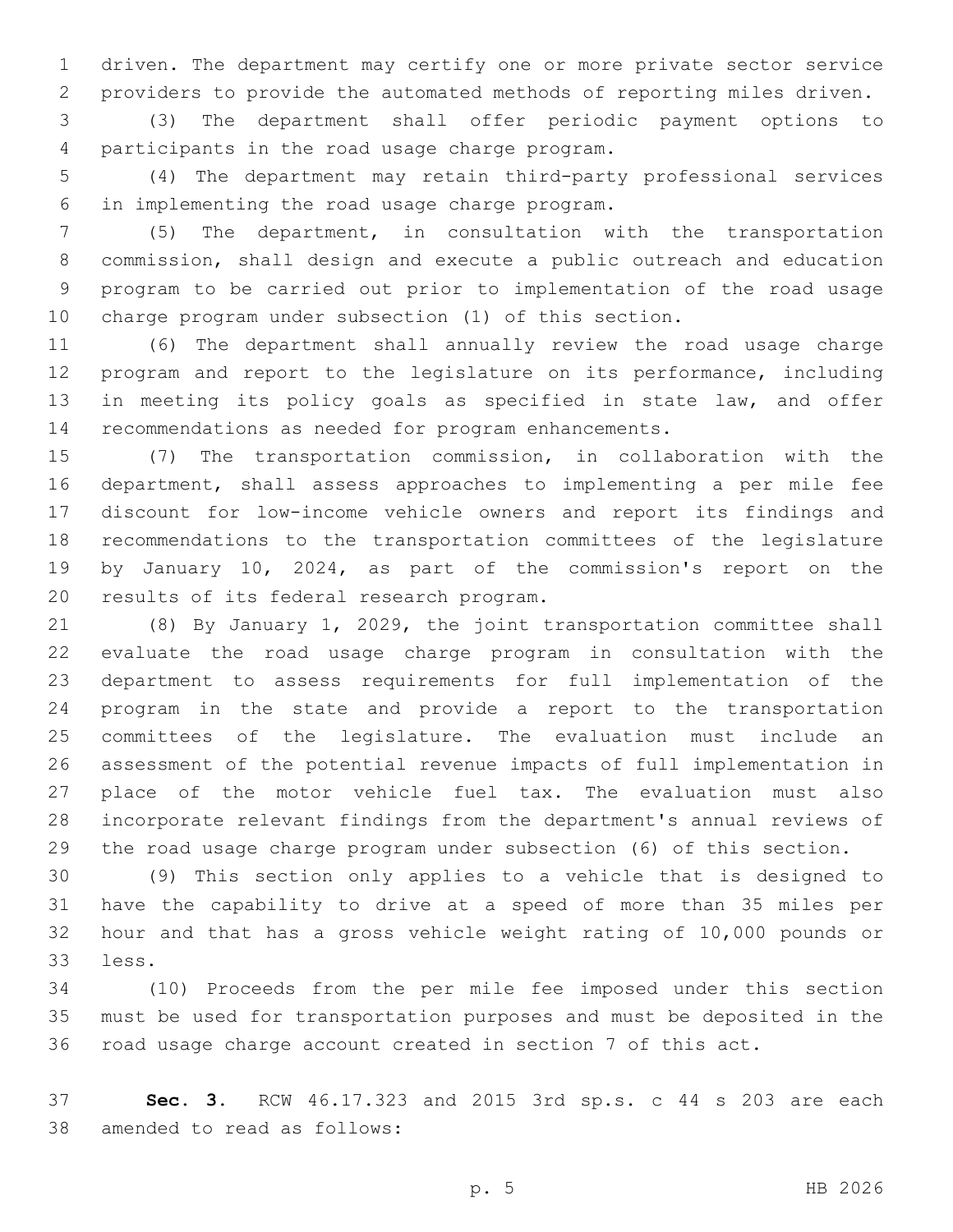1 (1) Before accepting an application for an annual vehicle 2 registration renewal for a vehicle that both (a) uses at least one 3 method of propulsion that is capable of being reenergized by an 4 external source of electricity and (b) is capable of traveling at 5 least ((thirty)) 30 miles using only battery power, the department, 6 county auditor or other agent, or subagent appointed by the director 7 must require the applicant to pay a ((one hundred dollar)) \$100 fee 8 in addition to any other fees and taxes required by law. The ((one 9 hundred dollar)) \$100 fee is due only at the time of annual 10 registration renewal.

11 (2) This section only applies to a vehicle that is designed to 12 have the capability to drive at a speed of more than  $((\text{thirty-five}))$ 13 35 miles per hour.

 (3)(a) The fee under this section is imposed to provide funds to mitigate the impact of vehicles on state roads and highways and for the purpose of evaluating the feasibility of transitioning from a revenue collection system based on fuel taxes to a road user assessment system, and is separate and distinct from other vehicle license fees. Proceeds from the fee must be used for highway purposes, and must be deposited in the motor vehicle fund created in 21 RCW 46.68.070, subject to (b) of this subsection.

22 (b) If in any year the amount of proceeds from the fee collected 23 under this section exceeds ((one million dollars)) \$1,000,000, the 24 excess amount over ((one million dollars)) \$1,000,000 must be 25 deposited as follows:

26 (i) Seventy percent to the motor vehicle fund created in RCW 46.68.070;27

28 (ii) Fifteen percent to the transportation improvement account 29 created in RCW 47.26.084; and

30 (iii) Fifteen percent to the rural arterial trust account created 31 in RCW 36.79.020.

 (4)(a) In addition to the fee established in subsection (1) of this section, before accepting an application for an annual vehicle registration renewal for a vehicle that both (i) uses at least one method of propulsion that is capable of being reenergized by an external source of electricity and (ii) is capable of traveling at 37 least ((thirty)) 30 miles using only battery power, the department, county auditor or other agent, or subagent appointed by the director 39 must require the applicant to pay a ( $(f$ ifty dollar)) \$50 fee.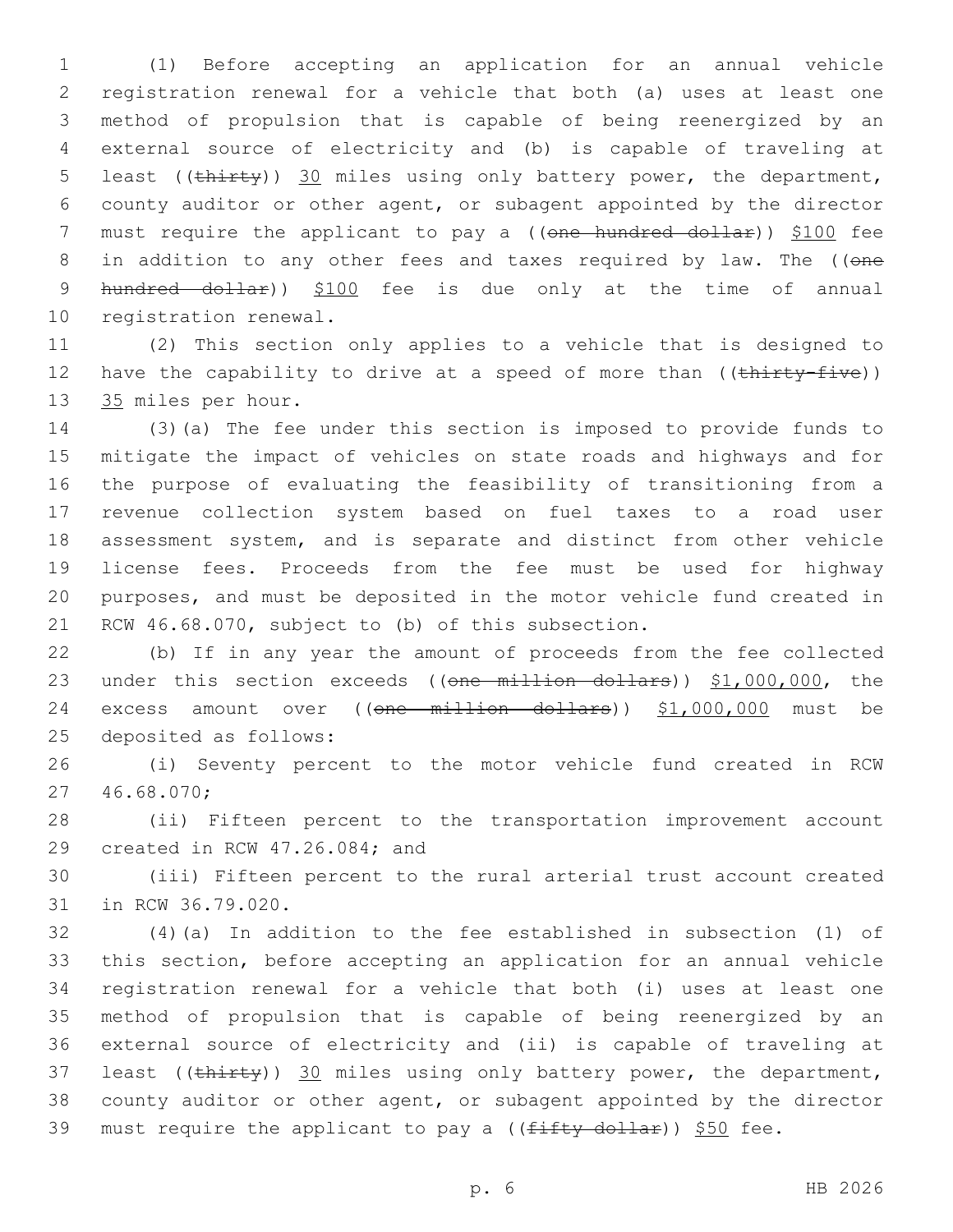(b) The fee required under (a) of this subsection must be 2 distributed as follows:

 (i) The first ((one million dollars)) \$1,000,000 raised by the fee must be deposited into the multimodal transportation account 5 created in RCW 47.66.070; and

 (ii) Any remaining amounts must be deposited into the motor 7 vehicle fund created in RCW 46.68.070.

 (5) This section applies to annual vehicle registration renewals until the effective date of enacted legislation that imposes a 10 mandatory vehicle miles traveled fee or tax to apply to all vehicles 11 that are required to pay fees under this section.

 (6) Beginning July 1, 2025, participants in the road usage charge 13 program described in section 2 of this act are exempt from the fees specified in this section.

 **Sec. 4.** RCW 46.17.324 and 2019 c 287 s 23 are each amended to 16 read as follows:

 To realize the environmental benefits of electrification of the transportation system it is necessary to support the adoption of electric vehicles and other electric technology in the state by incentivizing the purchase of these vehicles, building out the charging infrastructure, developing greener transit options, and supporting clean alternative fuel infrastructure. Therefore, it is the intent of the legislature to support these activities through the imposition of new transportation electrification fees in this 25 section.

 (1) A vehicle that both (a) uses at least one method of propulsion that is capable of being reenergized by an external source 28 of electricity and (b) is capable of traveling at least ( $(\text{thirty})$ ) 30 29 miles using only battery power, is subject to an annual ((seventy- five dollar)) \$75 transportation electrification fee to be collected by the department, county auditor, or other agent or subagent 32 appointed by the director, in addition to any other fees and taxes required by law. For administrative efficiencies, the transportation electrification fee must be collected at the same time as vehicle registration renewals and may only be collected for vehicles that are 36 renewing an annual vehicle registration.

 (2) Beginning October 1, 2019, in lieu of the fee in subsection (1) of this section for a hybrid or alternative fuel vehicle that is not required to pay the fees established in RCW 46.17.323 (1) and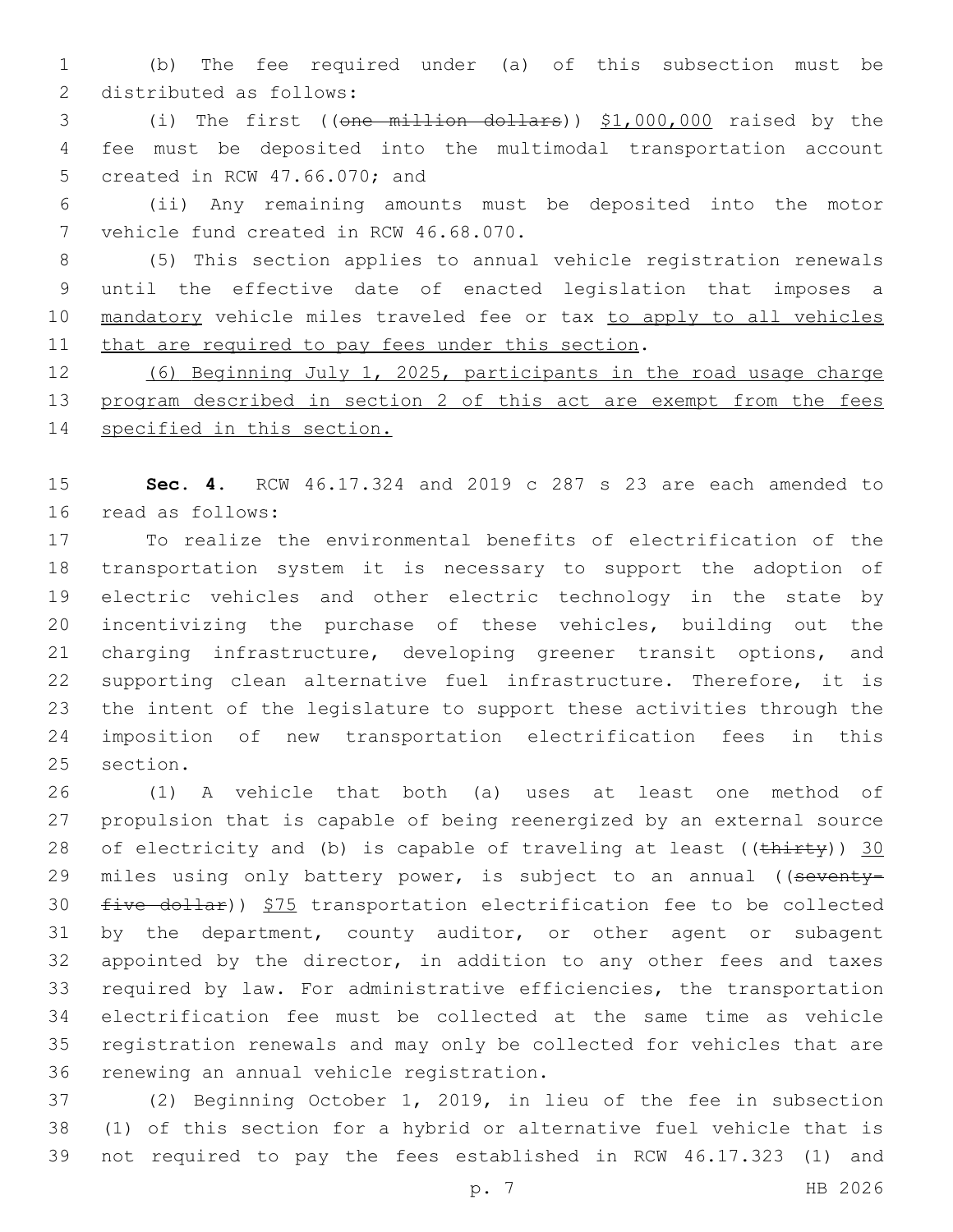(4), for reasons other than participation in the road usage charge program established in section 2 of this act, the department, county auditor, or other agent or subagent appointed by the director must require that the applicant for the annual vehicle registration 5 renewal of such hybrid or alternative fuel vehicle pay a ((seventy- $five$  dollar))  $$75$  hybrid vehicle transportation electrification fee, in addition to any other fees and taxes required by law.

 (3) The fees required under this section must be deposited in the electric vehicle account created in RCW 82.44.200, until July 1, 2025, when the fee must be deposited in the motor vehicle account.

 (4) This section only applies to a vehicle that is designed to 12 have the capability to drive at a speed of more than ((thirty-five)) 13 35 miles per hour.

 (5) Beginning July 1, 2025, participants in the road usage charge 15 program described in section 2 of this act are exempt from the fees specified in this section.

 NEW SECTION. **Sec. 5.** A new section is added to chapter 46.08 18 RCW to read as follows:

 (1) The per mile system established to collect the per mile fee under section 2 of this act may not involve the collection of any personally identifying information beyond what is necessary to properly calculate, report, and collect the per mile fee, unless the vehicle owner provides his or her express written consent for the 24 collection of additional information.

 (2) Per mile reporting methods may record or report general location data under the following circumstances: (a) The vehicle owner chooses that specific reporting method; (b) proper disclosure of the reporting method was made pursuant to rules adopted by the transportation commission; and (c) the vehicle owner specifically consents to the reporting of general location data.

 (3) Per mile reporting methods shall not report specific location data to the department or any subdivision of the state, including travel patterns, origins, destinations, waypoint locations, or times of travel unless a vehicle owner specifically consents to the 35 recording or reporting of such location data.

 (4) The department and any per mile account manager has an affirmative public duty regarding the collection of the per mile fee 38 under section 2 of this act to: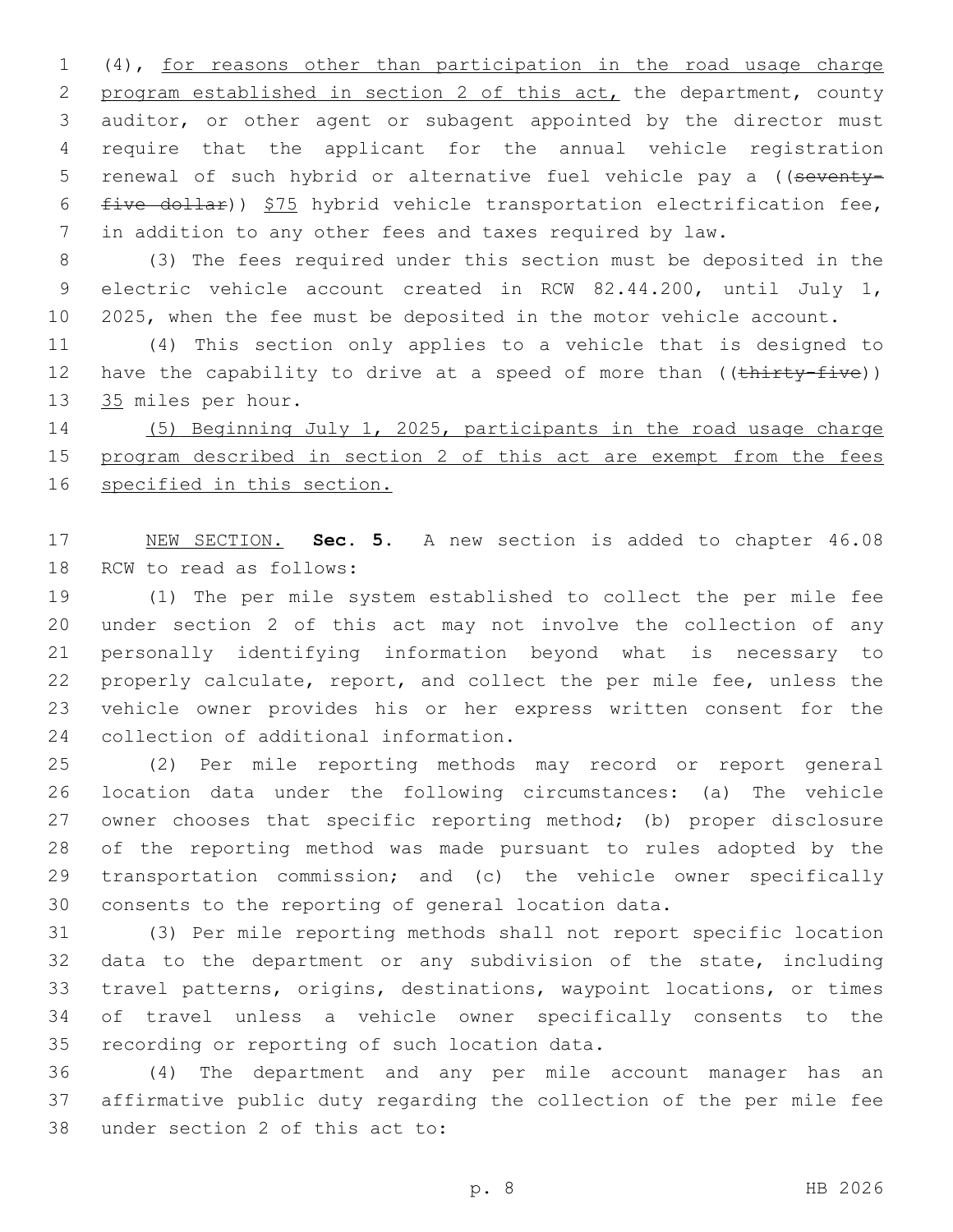(a) Ensure that per mile information is protected with reasonable operational, administrative, technical, and physical safeguards to 3 ensure its confidentiality and integrity;

 (b) Implement and maintain reasonable security procedures and practices in order to protect per mile information from unauthorized access, destruction, use, modification, or disclosure; and

 (c) Implement and maintain a usage and privacy policy to ensure that the collection of per mile information is consistent with respect for individuals' privacy and civil liberties.

 (5) Per mile system data retained beyond the period of time necessary to ensure proper mileage account payment must have all personally identifying information removed and may only be used for 13 public purposes.

14 (6) For the purposes of this section:

 (a) "General location data" means information about whether a vehicle has traveled on taxable roadways within the state of 17 Washington.

 (b) "Personally identifying information" means any information that identifies or describes a person including, but not limited to, travel pattern data, address, telephone number, email address, photograph, bank account information, or credit card number. "Personally identifying information" does not include publicly available information that is lawfully made available to the general public from federal, state, or local government records.

 (c) "Public purposes" means research, testing, and information gathering that advances the safety of the motoring public and the adequate preservation, maintenance, and upkeep of public roadways.

 (d) "Specific location data" means information about the origin, destination, waypoint, or travel patterns of vehicles.

(e) "Vehicle owner" has the same meaning as in RCW 46.04.380.

 **Sec. 6.** RCW 42.56.330 and 2017 c 333 s 6 are each amended to 32 read as follows:

 The following information relating to public utilities and transportation is exempt from disclosure under this chapter:

 (1) Records filed with the utilities and transportation commission or attorney general under RCW 80.04.095 or 81.77.210 that a court has determined are confidential under RCW 80.04.095 or 38 81.77.210;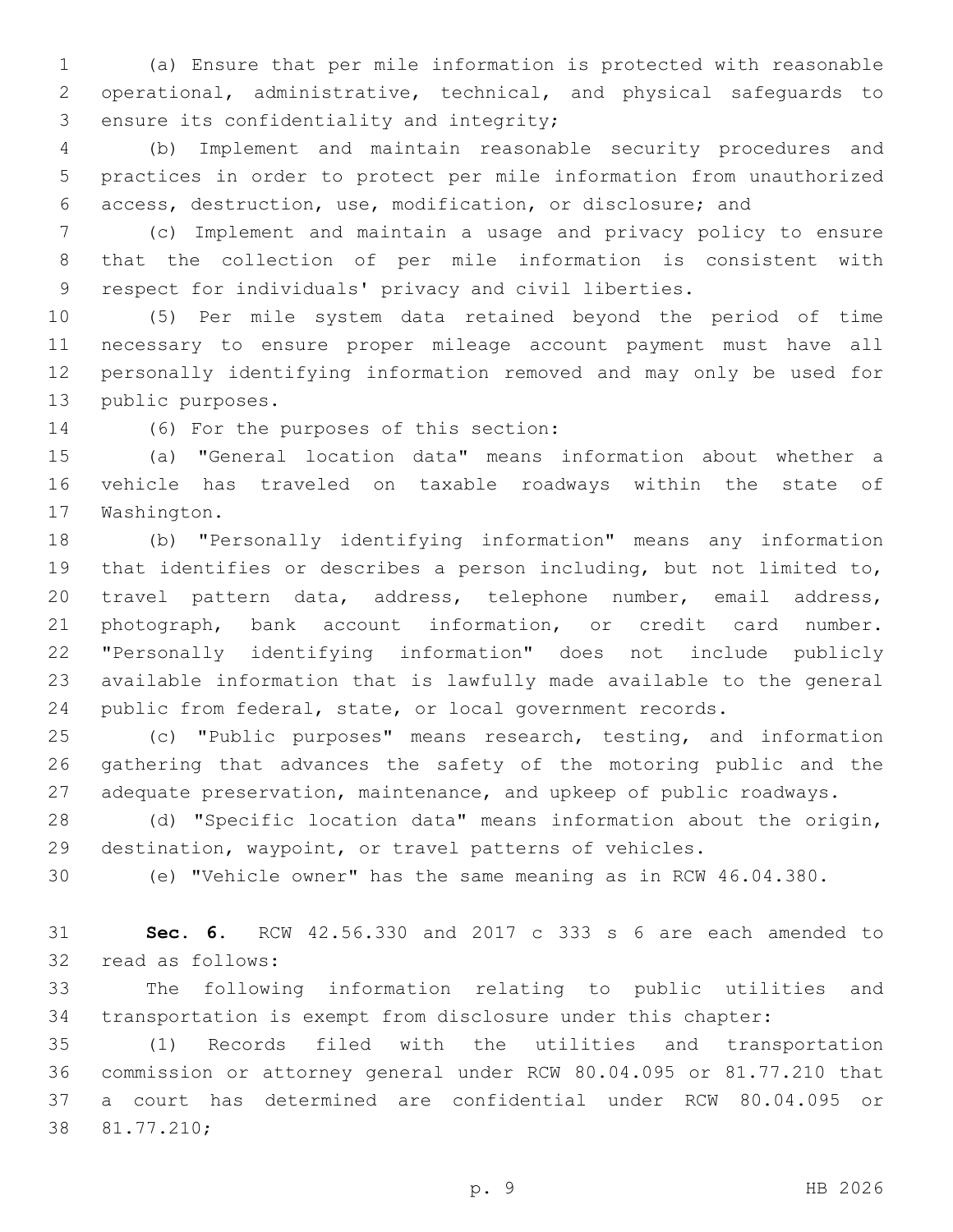(2) The addresses, telephone numbers, electronic contact information, and customer-specific utility usage and billing information in increments less than a billing cycle of the customers of a public utility contained in the records or lists held by the public utility of which they are customers, except that this information may be released to the division of child support or the agency or firm providing child support enforcement for another state under Title IV-D of the federal social security act, for the establishment, enforcement, or modification of a support order;

 (3) The names, residential addresses, residential telephone numbers, and other individually identifiable records held by an agency in relation to a vanpool, carpool, or other ride-sharing program or service. Participants' names, general locations, and point of contact may be disclosed to other persons who apply for ride- matching services and who need that information in order to identify 16 potential riders or drivers with whom to share rides;

 (4) The personally identifying information of current or former participants or applicants in a paratransit or other transit service operated for the benefit of persons with disabilities or elderly 20 persons;

 (5) The personally identifying information of persons who acquire and use transit passes or other fare payment media including, but not limited to, stored value smart cards and magnetic strip cards, except that an agency may disclose personally identifying information to a 25 person, employer, educational institution, or other entity that is responsible, in whole or in part, for payment of the cost of acquiring or using a transit pass or other fare payment media for the purpose of preventing fraud. As used in this subsection, "personally identifying information" includes acquisition or use information pertaining to a specific, individual transit pass or fare payment 31 media.

 (a) Information regarding the acquisition or use of transit passes or fare payment media may be disclosed in aggregate form if the data does not contain any personally identifying information.

 (b) Personally identifying information may be released to law enforcement agencies if the request is accompanied by a court order; (6) Any information obtained by governmental agencies that is collected by the use of a motor carrier intelligent transportation system or any comparable information equipment attached to a truck, tractor, or trailer; however, the information may be given to other

p. 10 HB 2026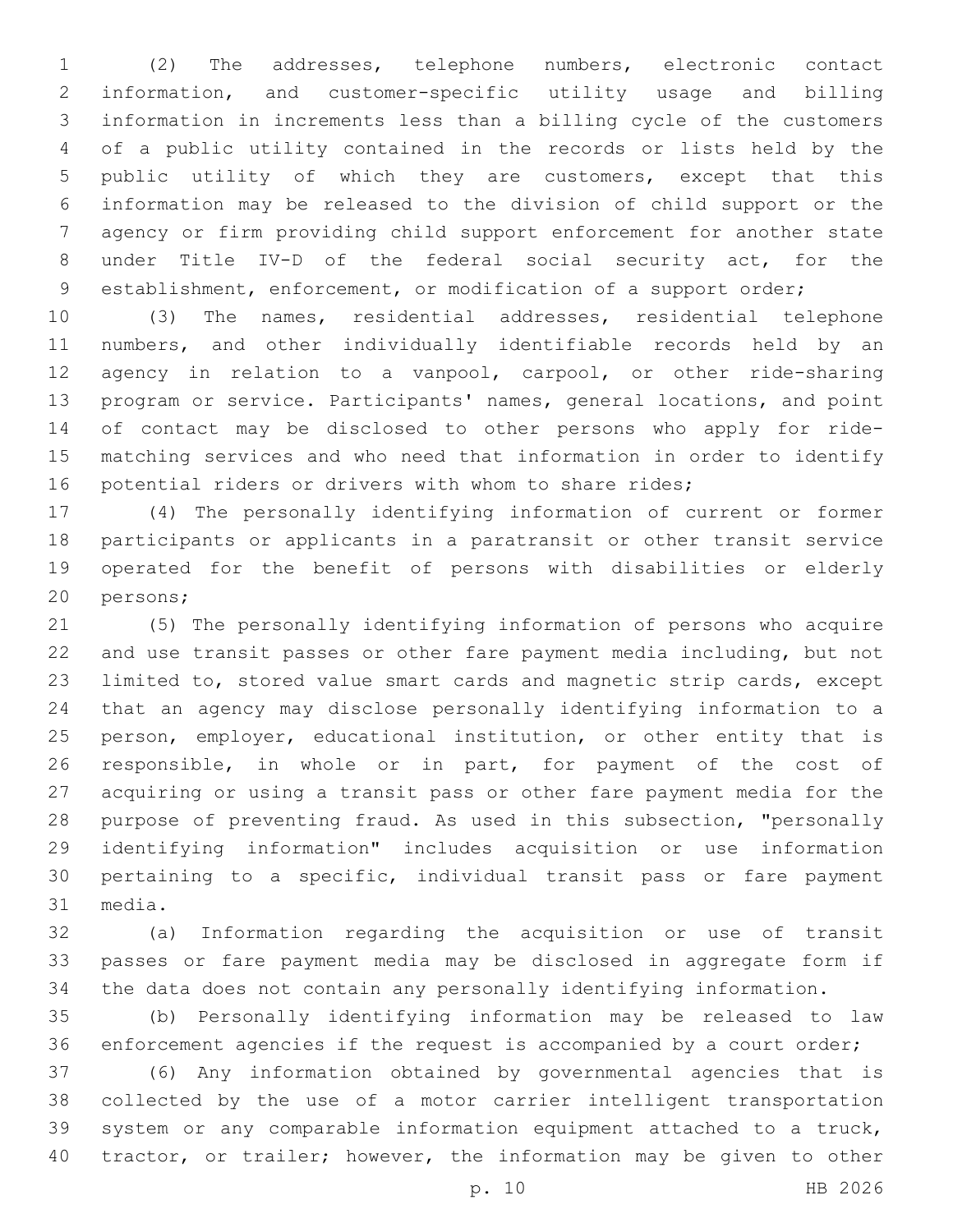governmental agencies or the owners of the truck, tractor, or trailer from which the information is obtained. As used in this subsection, "motor carrier" has the same definition as provided in RCW 81.80.010;

 (7) The personally identifying information of persons who acquire and use transponders or other technology to facilitate payment of tolls. This information may be disclosed in aggregate form as long as the data does not contain any personally identifying information. For these purposes aggregate data may include the census tract of the account holder as long as any individual personally identifying information is not released. Personally identifying information may be released to law enforcement agencies only for toll enforcement purposes. Personally identifying information may be released to law enforcement agencies for other purposes only if the request is 14 accompanied by a court order;

 (8) The personally identifying information of persons who acquire and use a driver's license or identicard that includes a radio frequency identification chip or similar technology to facilitate border crossing. This information may be disclosed in aggregate form as long as the data does not contain any personally identifying information. Personally identifying information may be released to law enforcement agencies only for United States customs and border protection enforcement purposes. Personally identifying information may be released to law enforcement agencies for other purposes only 24 if the request is accompanied by a court order;  $((and))$ 

 (9) Personally identifying information included in safety 26 complaints submitted under chapter 81.61 RCW; and

27 (10) The personally identifying information of persons, as 28 defined in section 5 of this act, who report their vehicle odometer 29 mileage, including any vehicle location information, in relation to a per mile fee imposed under section 2 of this act, or similar mileage tax, collected by or on behalf of the state of Washington. This information may be disclosed in aggregate form as long as the data does not contain any personally identifying information. Personally identifying information may be released to law enforcement agencies 35 only if the request is accompanied by a court order.

 NEW SECTION. **Sec. 7.** A new section is added to chapter 46.17 37 RCW to read as follows:

 The road usage charge account is created in the state treasury. All receipts from the road usage charge program established in